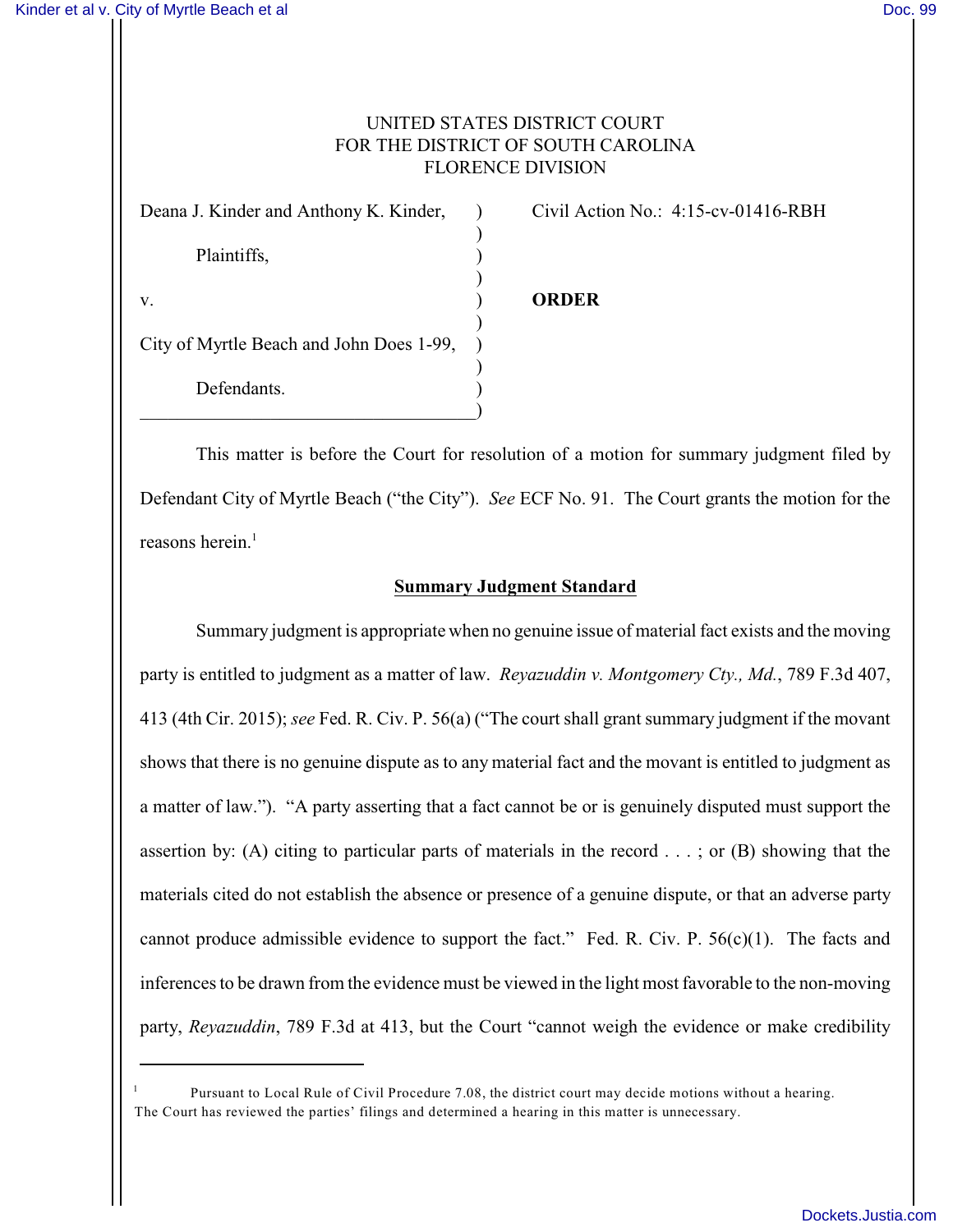determinations." *Jacobs v. N.C. Admin. Office of the Courts*, 780 F.3d 562, 569 (4th Cir. 2015).

Moreover, "the mere existence of *some* alleged factual dispute between the parties will not defeat an otherwise properly supported motion for summary judgment; the requirement is that there be no *genuine* issue of *material* fact." *Anderson v. Liberty Lobby, Inc.*, 477 U.S. 242, 247-48 (1986). "A dispute of material fact is 'genuine' if sufficient evidence favoring the non-moving party exists for the trier of fact to return a verdict for that party." *Seastrunk v. United States*, 25 F. Supp. 3d 812, 814 (D.S.C. 2014). A fact is "material" if proof of its existence or nonexistence would affect disposition of the case under the applicable law. *Anderson*, 477 U.S. at 248.

At the summary judgment stage, "the moving party must demonstrate the absence of a genuine issue of material fact. Once the moving party has met his burden, the nonmoving party must come forward with some evidence beyond the mere allegations contained in the pleadings to show that there is a genuine issue for trial." *Baber v. Hosp. Corp. of Am.*, 977 F.2d 872, 874-75 (4th Cir. 1992) (internal citation omitted). Summary judgment is not warranted unless, "from the totality of the evidence, including pleadings, depositions, answers to interrogatories, and affidavits, the [C]ourt believes no genuine issue of material fact exists for trial and the moving party is entitled to judgment as a matter of law." *Whiteman v. Chesapeake Appalachia, L.L.C.*, 729 F.3d 381, 385 (4th Cir. 2013); *see also Celotex Corp. v. Catrett*, 477 U.S. 317, 322-23 (1986).

## **Background**

On October 10, 2009, Deana J. Kinder allegedly stepped into a pothole located in a parking lot owned by the City and sustained a severe fracture to her left leg. *See* Complaint, ECF No. 1. On October 11, 2011, Mrs. Kinder and her husband (collectively, "Plaintiffs"), who are residents of Ohio, filed a summons and complaint against the City in the United States District Court for the Southern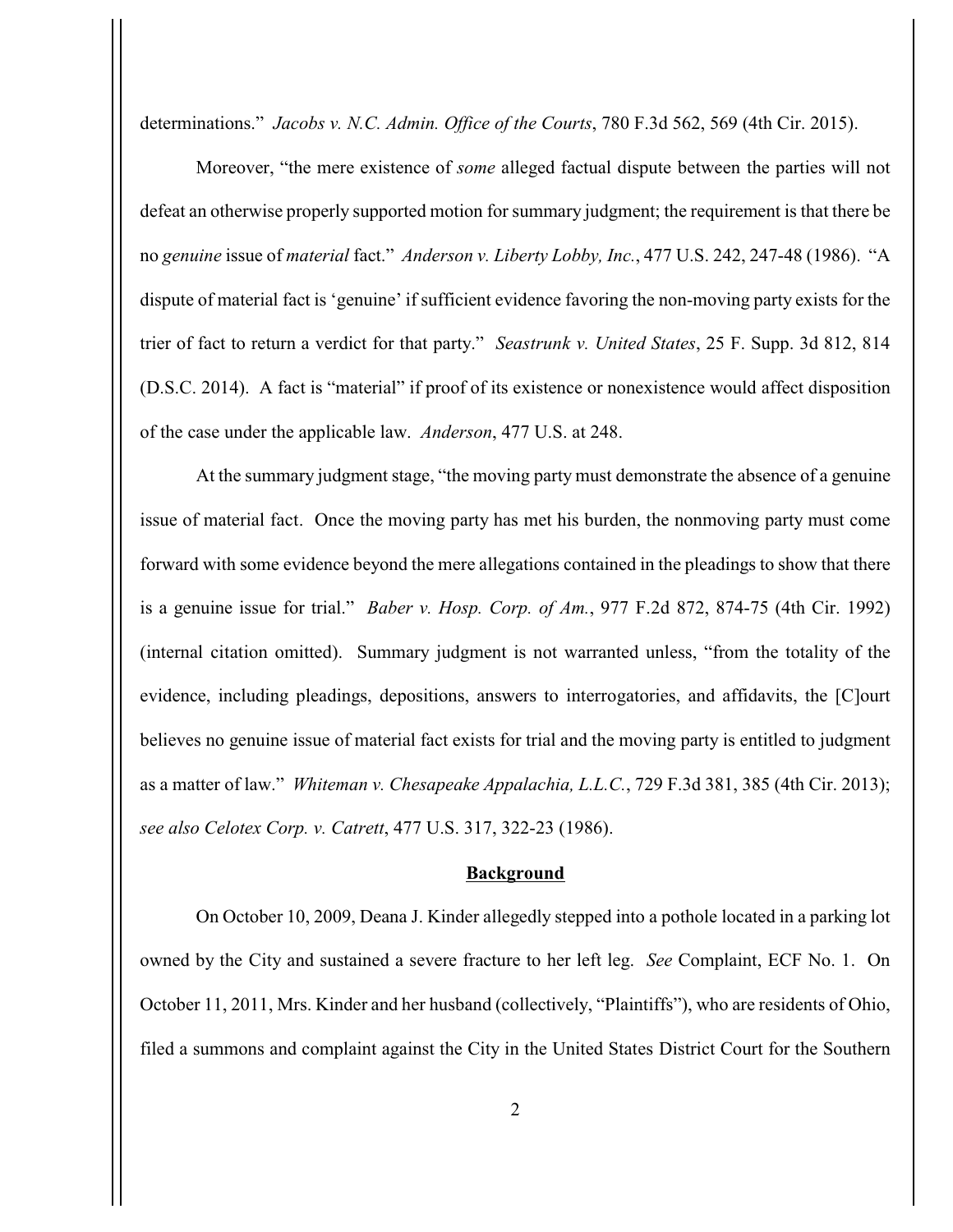District of Ohio asserting diversity jurisdiction pursuant to 28 U.S.C. § 1332. *See id.* Plaintiffs asserted causes of action for negligence per se, ordinary negligence, and loss of consortium. *Id.* Plaintiffs did not serve the City with the summons and complaint until June 21, 2012. *See* Affidavit of Service, ECF No. 7.

On March 27, 2015, the Ohio district court issued an order ruling it lacked personal jurisdiction over the City and transferring the case to the United States District Court for the District of South Carolina.<sup>2</sup> See ECF No. 33. The City has now filed a motion for summary judgment. *See* ECF No. 91. Plaintiffs have filed a response in opposition, and the City has filed a reply. *See* ECF Nos. 92 & 94.

### **Discussion**

## **I. The Parties' Arguments**

The City moves for summary judgment on the basis that Plaintiffs' action was not timely commenced. Specifically, the City argues service did not occur before the running of the two-year statute of limitations of the South Carolina Tort Claims Act ("SCTCA"),<sup>3</sup> nor within 120 days after the filing of the summons and complaint as required by section 15-3-20(B) of the South Carolina Code (2005) and Rule 3(a)(2) of the South Carolina Rules of Civil Procedure.

In response, Plaintiffs argue Ohio's bodily injury statute of limitations—not that of the  $SCTCA$ —governs this action.<sup>4</sup> Alternatively, Plaintiffs argue the City should be equitably estopped

Plaintiffs appealed the Ohio district court's order, and on July 20, 2015, the United States Court of Appeals <sup>2</sup> for the Sixth Circuit dismissed the appeal as interlocutory because the order was not immediately appealable. *See Kinder v. City of Myrtle Beach*, No. 15-3480, 2015 WL 4456562 (6th Cir. July 20, 2015).

S.C. Code Ann. §§ 15-78-10 through -220 (2005 & Supp. 2015). <sup>3</sup>

<sup>&</sup>lt;sup>4</sup> Plaintiffs seek application of Ohio law because it contains a favorable definition of when a civil action is "commenced." Although Ohio's bodily injury statute of limitations is two years (just like the SCTCA), *see* Ohio Rev. Code Ann. § 2305.10(A), Rule 3(A) of the Ohio Rules of Civil Procedure provides, "A civil action is commenced by filing a complaint with the court, *if service is obtained within one year* from such filing upon a named defendant . . . ." Ohio Civil Rule 3(A) (emphasis added). As explained below, Rule 3(a)(2) of the South Carolina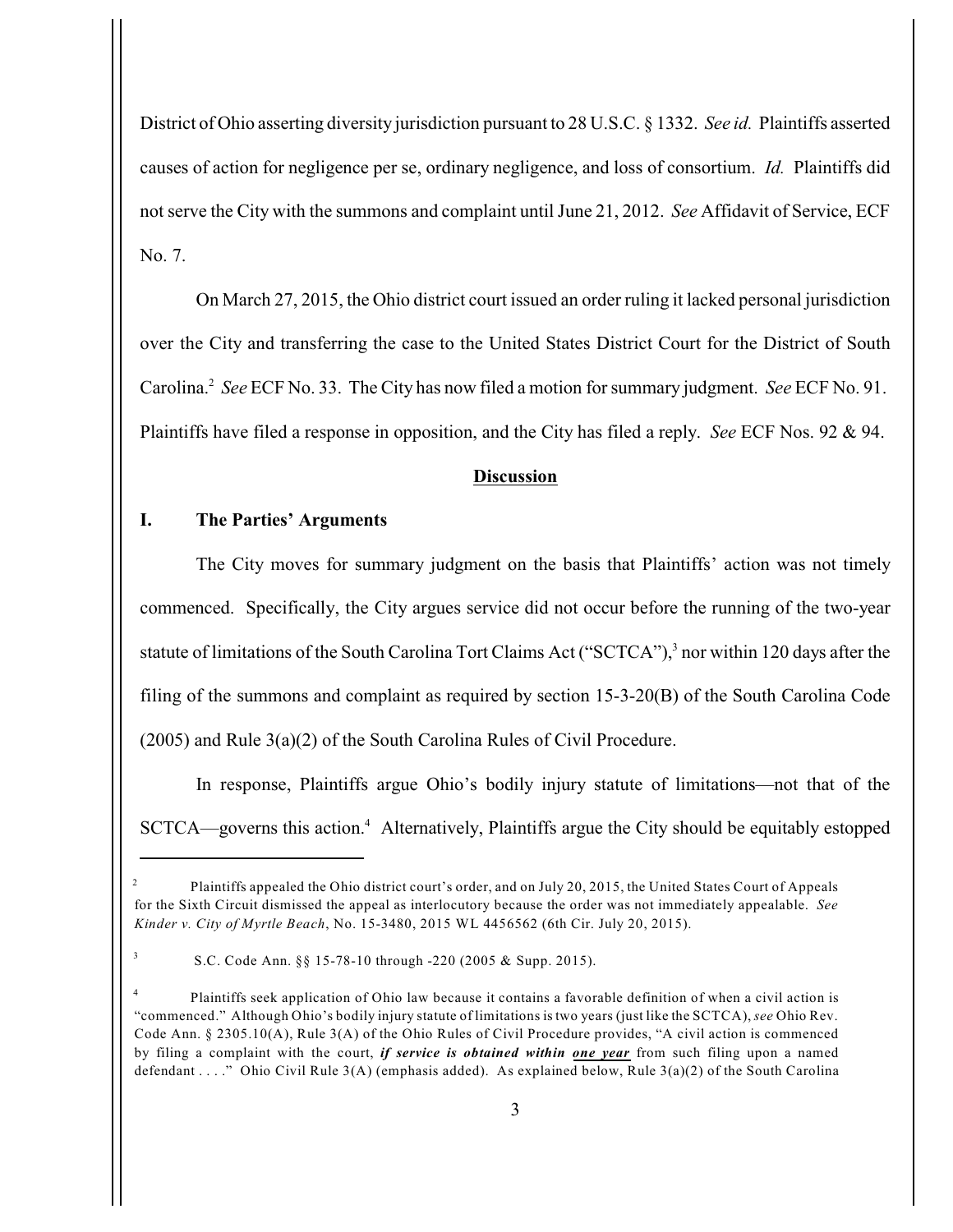from asserting the two-year SCTCA limitations period as a defense.

### **II. Applicable Law and Analysis**

#### **A. The SCTCA's Two-Year Statute of Limitations Applies**

In a diversity action, a federal court must apply state law not only to determine the relevant statute of limitations but also to determine when a civil action is "commenced" for purposes of the limitations period.<sup>5</sup> *Walker v. Armco Steel Corp.*, 446 U.S. 740, 751-53 (1980); *Ragan v. Merchants Transfer & Warehouse Co.*, 337 U.S. 530, 534 (1949). *See also Alday v. Tecphy Div. Firminy*, 10 F. <sup>6</sup> Supp. 2d 562, 563 (D.S.C. 1998) ("A federal court sitting in diversity must follow state law in determining when an action is commenced for purposes of applying the statute of limitations."), *aff'd*, 182 F.3d 906 (4th Cir. 1999). South Carolina law is applicable to this tort action because the alleged injury occurred in South Carolina. *Alday*, 10 F. Supp. 2d at 563.

The SCTCA "governs all tort claims against governmental entities and is the *exclusive civil remedy* available in an action against a governmental entity or its employees." *Shirley's Iron Works, Inc. v. City of Union*, 403 S.C. 560, 571, 743 S.E.2d 778, 783 (2013) (emphasis added); *see* S.C. Code Ann. § 15-78-20(b) (2005) ("The remedy provided by this chapter is the *exclusive civil remedy* available for any tort committed by a governmental entity, its employees, or its agents . . . ." (emphasis

Rules of Civil Procedure contains a shorter time frame for service accomplished outside the statute of limitations—120 days—and thus a shorter time frame for commencing a civil action.

Thus, "in a federal diversity case Federal Rule of Civil Procedure 3 does not commence an action on a state <sup>5</sup> law claim for statute of limitations purposes[.]" *Minyard Enterprises, Inc. v. Se. Chem. & Solvent Co.*, 184 F.3d 373, 381 n.10 (4th Cir. 1999) (citing *Walker*, 446 U.S. at 751).

The issue presented in *Walker* and *Ragan* was not timeliness of service of process, but rather when the action <sup>6</sup> was deemed "commenced" for purposes of the applicable state statutes of limitations. In both cases, the plaintiffs argued that commencement of an action should be governed by federal law, specifically, Federal Rule of Civil Procedure 3, which provides, "A civil action is commenced by filing a complaint with the court." However, the applicable state law required something more than the filing of a complaint to "commence" an action. *See Walker*, 446 U.S. at 742-43; *Ragan*, 337 U.S. at 531 & n.4.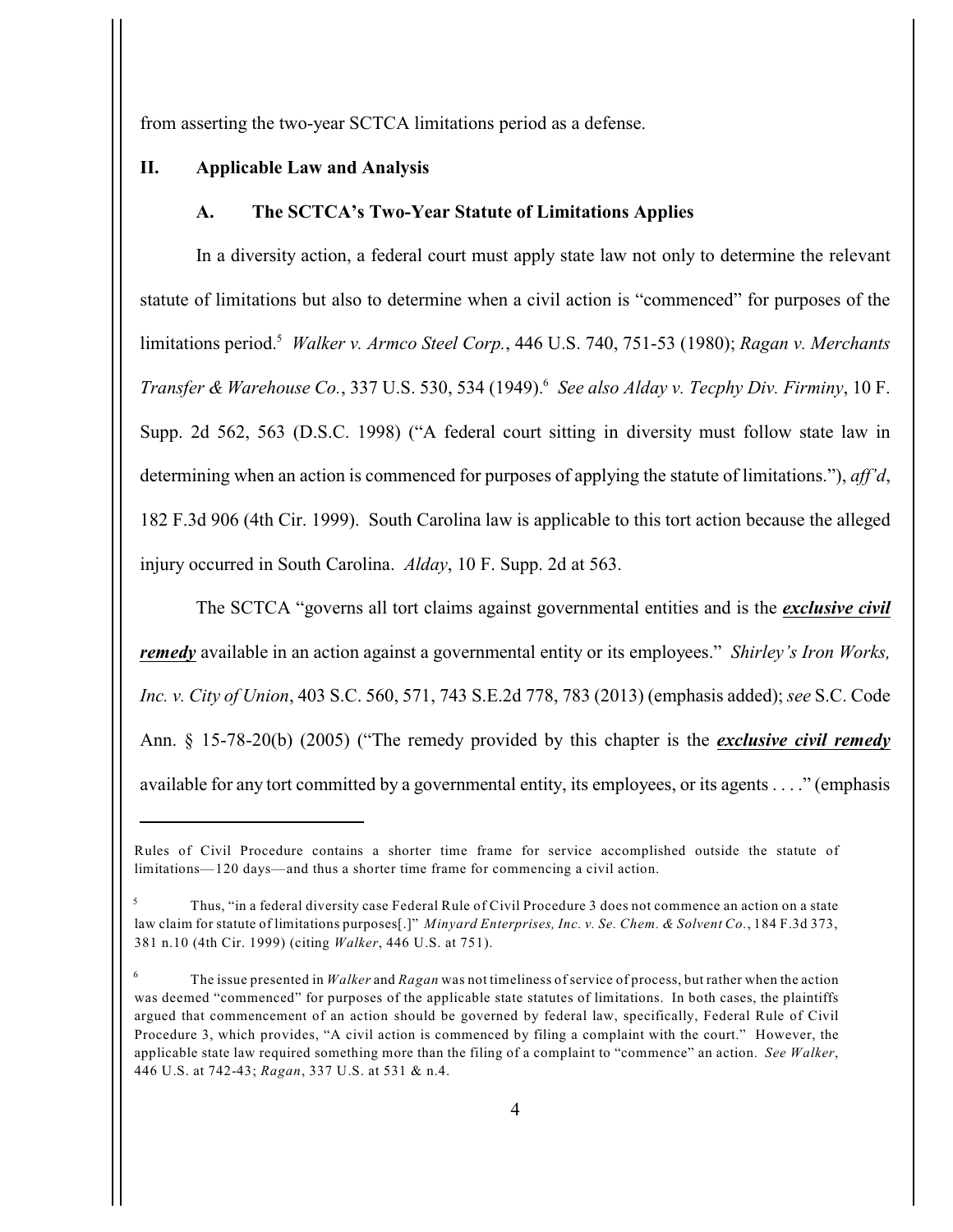added)).<sup>7</sup> The SCTCA imposes a two-year statute of limitations for actions brought against a governmental entity such as the City. $8$  S.C. Code Ann.  $8$  15-78-110 (2005). Thus, as an initial matter, the Court rejects Plaintiffs' argument that Ohio's bodily injury statute of limitations governs this action: because Plaintiffs' suit is against the City, which can be sued only under the SCTCA, the SCTCA's two-year statute of limitations applies to Plaintiffs' suit.

## **B. Plaintiffs' Action Was Not Timely Commenced**

South Carolina requires both *filing* of the summons and complaint and *service* on the defendant to commence a civil action. Section 15-3-20(B) of the South Carolina Code provides: "A civil action is commenced when the summons and complaint are filed with the clerk of court if actual service is accomplished within one hundred twenty days after filing." S.C. Code Ann. § 15-3-20(B) (2005) (emphasis added). South Carolina Rule of Civil Procedure 3(a) similarly provides:

> **(a) Commencement of civil action.** A civil action is commenced when the summons and complaint are filed with the clerk of court if:

> > (1) the summons and complaint are served within the statute of limitations in any manner prescribed by law; or

## (2) **if not served within the statute of limitations, actual service must be accomplished not later than one hundred twenty days after filing.**

Rule 3(a), SCRCP (second emphasis added). *See Walker*, 446 U.S. at 741, 751-53 (holding a federal court must follow state law—not Federal Rule of Civil Procedure 3—in determining when an action

The Act provides that a governmental entity is "liable for [its] torts in the same manner and to the same <sup>7</sup> extent as a private individual under like circumstances, subject to the limitations upon liability and damages, and exemptions from liability and damages, contained herein." S.C. Code Ann. § 15-78-40 (2005).

The statute of limitations is extended to three years if the plaintiff files a verified claim within one year of the loss or injury. S.C. Code Ann. § 15-78-110 (2005); *see* S.C. Code Ann. § 15-78-80 (2005 & Supp. 2015) (codifying the verified claim procedure). Plaintiffs did not file a verified claim in this case.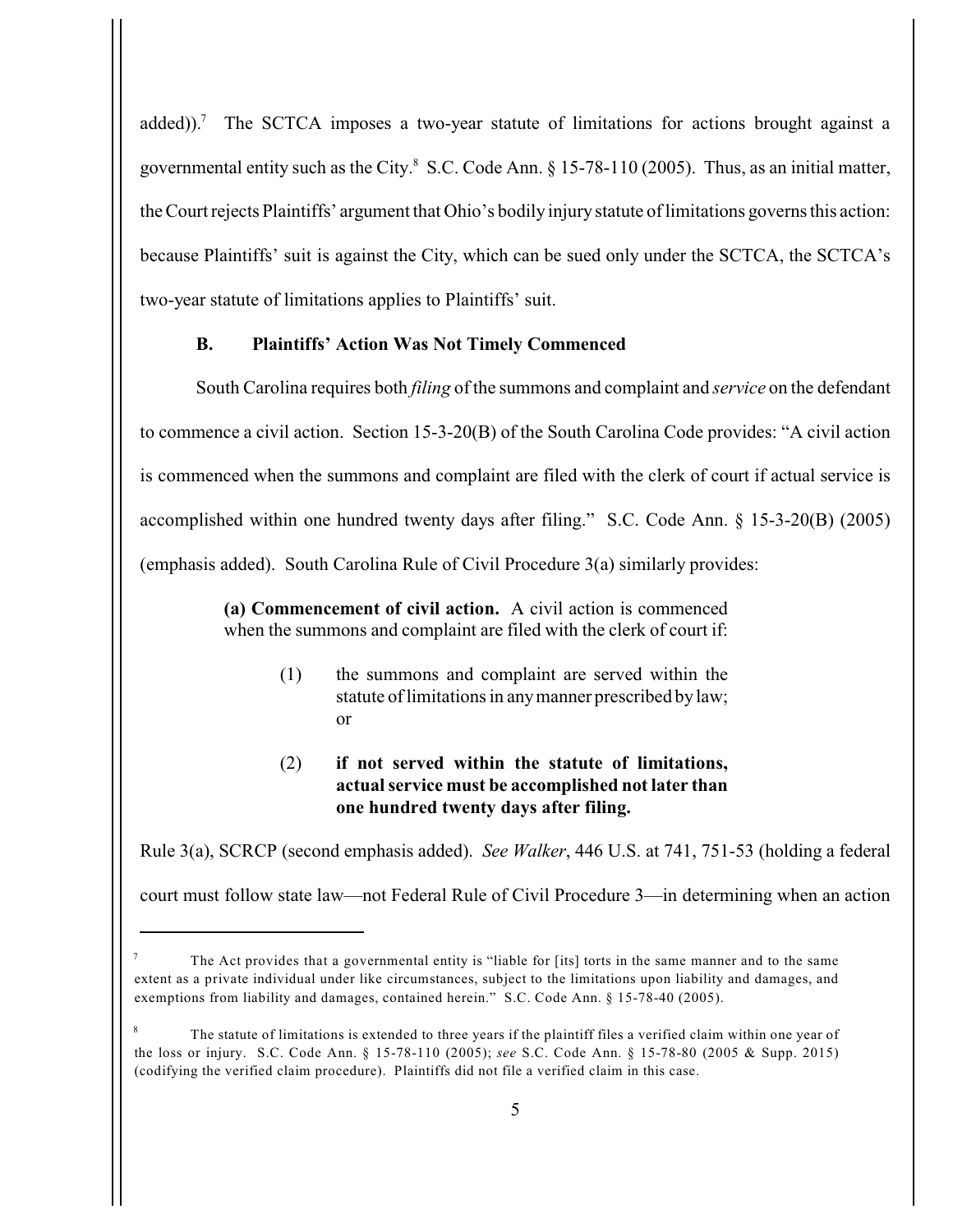is commenced for the purpose of tolling the state statute of limitations); *Stafford v. Doscher Supermarkets, Inc.*, 842 F.2d 1292, 1988 WL 21674, at \*1 (4th Cir. 1988) (unpublished table decision) (recognizing South Carolina Rule of Civil Procedure 3—not Federal Rule of Civil Procedure 3—governs when a civil action is commenced in a diversity case); *Brown v. Marriot Int'l, Inc.*, No. 2:04-cv-02378-CWH, 2007 WL 1840231, at \*1-2 (D.S.C. June 22, 2007) (applying South Carolina Rule of Civil Procedure 3 to determine an action was not "commenced" within the applicable statute of limitations). The South Carolina Supreme Court has addressed the significance of section 15-3-

20(B) and Rule 3(a), explaining:

. . . .

The legislative intent [of] section  $15-3-20(B)$  [is] to provide a safety net for cases where filing of the summons and complaint occurs near the end of the statute of limitations and service is made after the limitations period has run. The statute and the rule, read together, provide that (1) an action is commenced upon filing the summons and complaint, if service is made within the statute of limitations, and (2) if filing but not service is accomplished within the statute of limitations, then service must be made within 120 days of *filing*.

The 120-day period only has relevance if service is accomplished

outside of the statute of limitations. **When service occurs outside of the statute of limitations it must occur within 120 days of filing the complaint.**

*Mims ex rel. Mims v. Babcock Ctr., Inc.*, 399 S.C. 341, 346-47, 732 S.E.2d 395, 397-98 (2012) (bold

emphasis added).

In this case, Plaintiffs timely *filed* the summons and complaint, doing so on the last day of the

SCTCA's two-year statute of limitations, October 11, 2011.<sup>9</sup> However, Plaintiffs did not *serve* the City

October 10, 2011, would have been the final day of the statute of limitations, but because it was a federal <sup>9</sup> holiday (Columbus Day), October 11 became the last day of the statute of limitations. *See* Fed. R. Civ. P. 6(a)(1); Rule 6(a), SCRCP.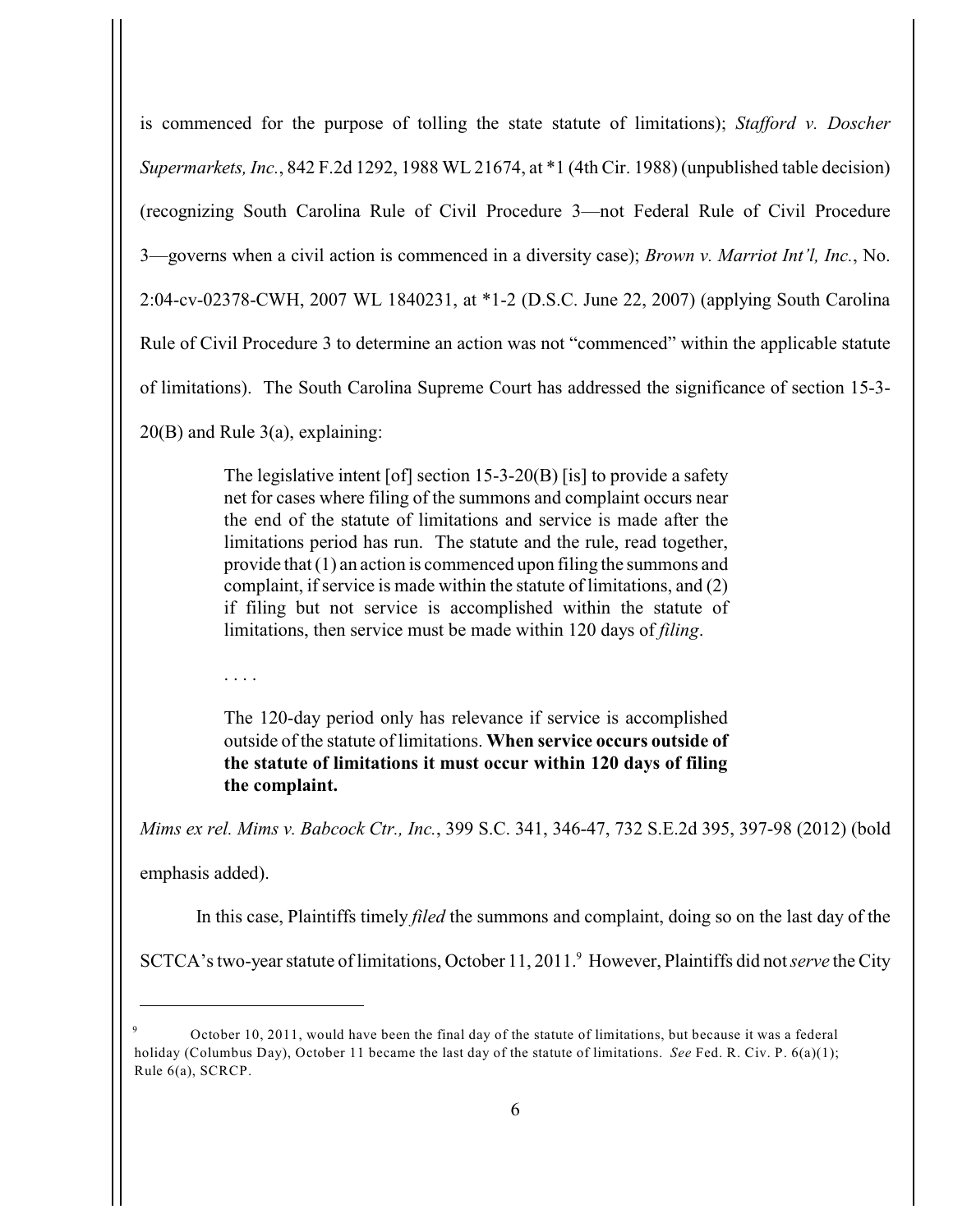until June 21, 2012, which was more than 120 days after the summons and complaint were filed. Consequently, under South Carolina law, Plaintiffs' civil action against the City was not timely *commenced* because service did not occur within the statute of limitations or within 120 days of the filing of the summons and complaint.<sup>10</sup> See S.C. Code Ann.  $\S$  15-3-20(B) (2005); Rule 3(a), SCRCP.

### **C. Equitable Estoppel Does Not Apply**

As noted above, Plaintiffs alternatively argue the City should be equitably estopped from asserting the two-year SCTCA limitations period as a defense. The Court disagrees.

In South Carolina, a defendant may be estopped from claiming the statute of limitations as a defense if some conduct or representation by the defendant has induced the plaintiff to delay in filing suit. *Black v. Lexington Sch. Dist. No. 2*, 327 S.C. 55, 61, 488 S.E.2d 327, 330 (1997) (internal quotation marks omitted). "This may consist of either an express representation that the claim will be settled without litigation or by conduct suggesting a lawsuit is unnecessary." *Vines v. Self Mem'l Hosp.*, 314 S.C. 305, 308, 443 S.E.2d 909, 911 (1994). "Application of equitable estoppel does not require an intentional misrepresentation. It is sufficient if the plaintiff reasonably relied upon the words or conduct of the defendant in allowing the limitations period to expire." *Hedgepath v. AT&T*, 348 S.C.

<sup>&</sup>lt;sup>10</sup> The Court notes that on February 29, 2012 (over four months after Plaintiffs filed their complaint), the Ohio district judge issued an Order to Show Cause why Plaintiffs' complaint should not be dismissed for failure of service under Federal Rule of Civil Procedure 4(m). ECF No. 3. Plaintiffs filed a response on March 20, 2012, stating "their failure to serve [the City] with a summons and copy of the complaint, or with a request for waiver of service, was an oversight by their counsel." ECF No. 4. The clerk of the Ohio district court subsequently reissued a summons, and the City was ultimately served on June 21, 2012. ECF Nos. 6 & 7.

Although the Ohio district court implicitly extended the time for service under Federal Rule 4(m) (by not dismissing Plaintiffs' complaint for failure of service), such an extension affords no relief to Plaintiffs because South Carolina law—i.e., section 15-3-20(B) and South Carolina Rule 3(a)—still governs when Plaintiffs "commenced" this action for purposes of the statute of limitations. *See, e.g.*, *Brown*, 2007 WL 1840231, at \*2 n.3 ("Because the Court must apply South Carolina Rule 3 to determine when the plaintiff commenced this action, extending the time to serve the defendant pursuant to Federal Rule 4(m) affords no relief to the plaintiff."). In other words, the Ohio district court could extend the time for service but could not extend the statute of limitations/time for commencement of an action under South Carolina law.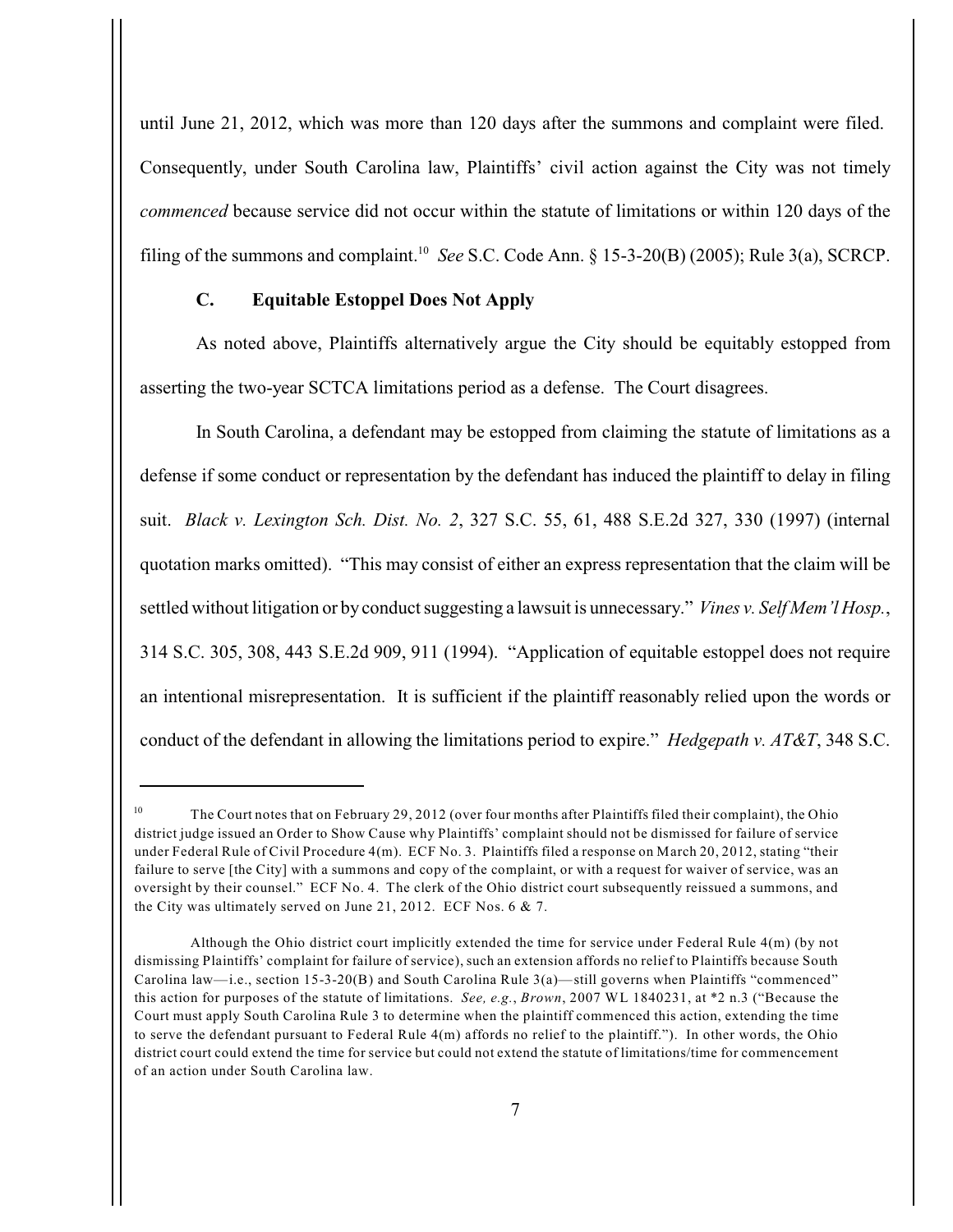340, 360, 559 S.E.2d 327, 338-39 (Ct. App. 2001).

"Generally, the issue of whether estoppel bars a defendant from claiming the statute of limitations is a jury question." *Vines*, 314 S.C. at 309, 443 S.E.2d at 911. "However, where the record contains no evidence of conduct on the defendant's part warranting estoppel, summary judgment is proper." *Id.*

Plaintiffs contend the City should be equitably estopped from asserting the two-year SCTCA

limitations period as a defense "due to its deceitful conduct on and after December 23, 2009." ECF No.

92 at 9. In support of this contention, Plaintiffs have submitted the following evidence:

- ! A loss report that a City representative obtained from Mrs. Kinder on October 13, 2009. This loss report contains the following disclaimer: "**THE ACCEPTANCE OF THIS FORM IS NOT AN ADMISSION OF LEGAL OR FINANCIAL LIABILITY ON THE PART OF THE CITY OF MYRTLE BEACH. THE CITY ACCEPTS THIS FORM AS AN ACCOUNT OF THE FACTS AS YOU UNDERSTAND THEM. HOWEVER, THIS FORM DOES NOT CONSTITUTE A 'VERIFIED CLAIM', AS SET FORTH IN S.C. CODE 15-78-10 et seq AND IS NOT ACCEPTED AS SUCH BY THE RECEIVING ENTITY.**"
- ! A letter that the City's claims adjuster—Companion Third Party Administrators ("CTPA")—sent Mrs. Kinder on November 17, 2009, stating, "We completed our investigation into your *claim* and do not feel the City is liable for your injuries." (emphasis added)
- ! A letter of representation that Plaintiffs' Ohio counsel (Thomas J. Intili) faxed CTPA on December 23, 2009, asking for copies of all written or recorded statements that Plaintiffs had given CTPA.
- ! A second letter of representation that Mr. Intili faxed CTPA on January 28, 2010, with a copy of the December 23, 2009 letter.
- ! An affidavit by Mrs. Kinder who states: (1) she was on strong pain medications on October 13, 2009, when she signed the loss report; (2) she did not receive a copy of the loss report until the City attached it to a motion for summary judgment filed on September 7, 2012, in the Ohio district court; and (3) she honestly believed she had a valid claim for compensation under South Carolina law based on the November 17, 2009 letter from CTPA.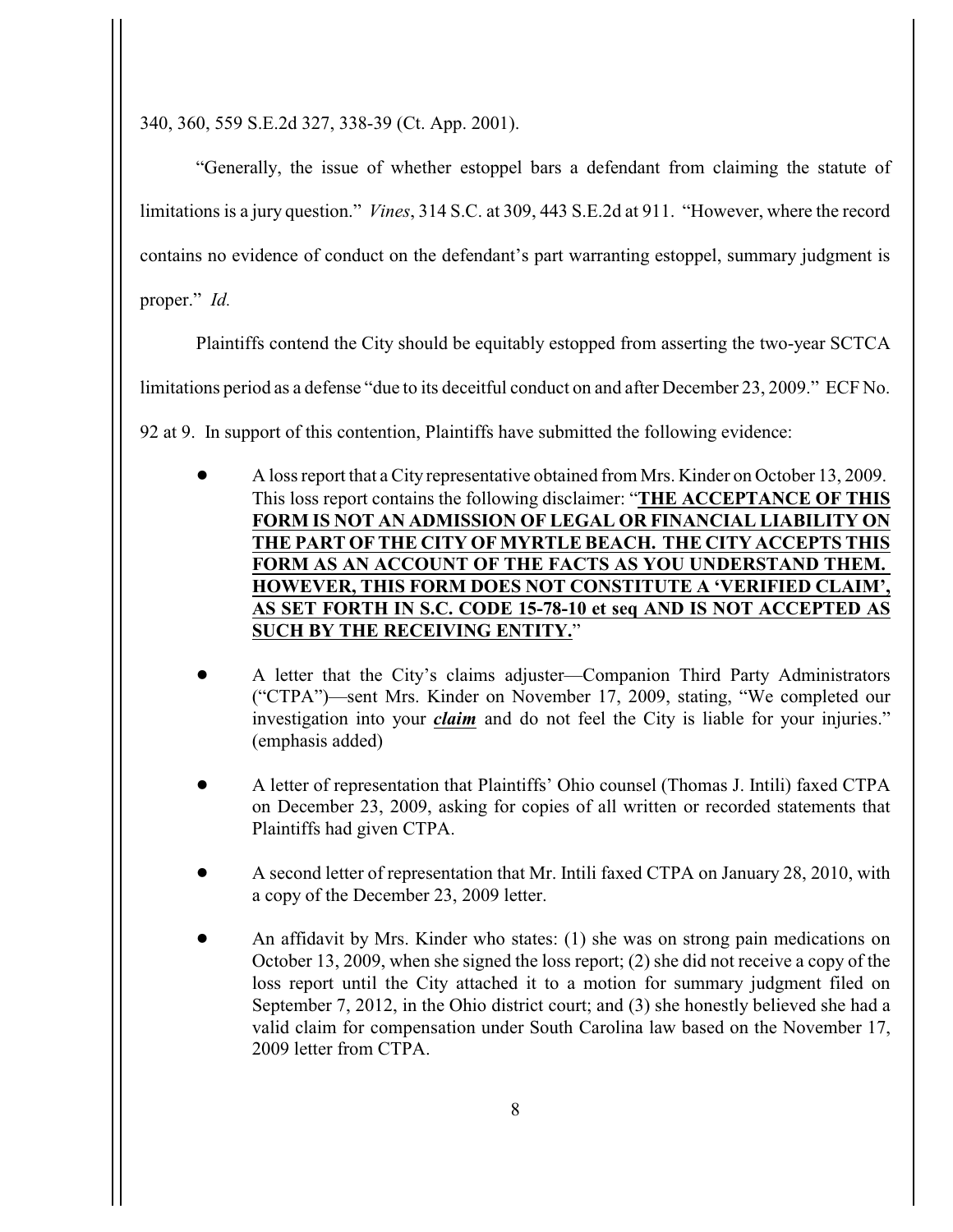! An affidavit by Mr. Intili who states: (1) he did not receive a copy of the October 13, 2009 loss report until the City attached it to the motion for summary judgment filed on September 7, 2012, in the Ohio district court; (2) he honestly believed Mrs. Kinder had a valid state tort claim under South Carolina law based on the November 17, 2009 letter; (3) CTPA did not respond to either the December 23, 2009 letter or the January 28, 2010 letter; (4) he honestly and reasonably believed Ohio's two-year bodily statute of limitations applied to Plaintiffs' claims; and (5) if the City or CTPA had sent him a copy of the October 13, 2009 loss report, he would have taken notice of the disclaimer and investigated the particulars of perfecting a verified claim under the SCTCA.

### ECF Nos. 92-1 through 92-6.

Based on this evidence, Plaintiffs assert the City "withheld, indeed concealed" the October 13, 2009 loss report "so that neither she [Mrs. Kinder], nor her Ohio counsel, would be placed on reasonable notice of the mechanics of perfecting a verified" claim under the SCTCA.<sup>11</sup> ECF No. 92 at 10. Plaintiff contend "the City induced the Kinders and their counsel into believing that the Kinders had perfected a verified [SCTCA] claim" because CTPA—the City's claims adjuster—sent Mrs. Kinder the November 17, 2009 letter referencing her "claim," and because CTPA accepted Mr. Intili's two letters/faxes without responding to them or producing the October 13, 2009 loss report. *Id.* at 12. Plaintiffs argue that on the date they filed their complaint, they "believed honestly and reasonably that it was the Ohio statute of limitations with which they were legally obliged to comply, it being one year shorter than South Carolina's three-year state tort claims act statute for a verified claim."<sup>12</sup> *Id.* at 9. Plaintiffs claim that because the City (and CTPA) did not respond to Mr. Intili's December 23, 2009 and January 28, 2010 correspondence, the City "induced the Kinders and their counsel to believe that Ohio's shorter statute of limitations was applicable to its filing in Cincinnati." *Id.* at 13.

 $P$ laintiffs liken the alleged withholding of the loss report to an improper claims practice, and also assert CTPA violated South Carolina's Freedom of Information Act in neither producing the loss report nor notifying counsel of its public availability within fifteen days of Mr. Intili's December 23, 2009 letter. ECF No. 92 at 10-11.

<sup>&</sup>lt;sup>12</sup> See supra footnote 8 (discussing the three-year limitations period for verified claims under the SCTCA).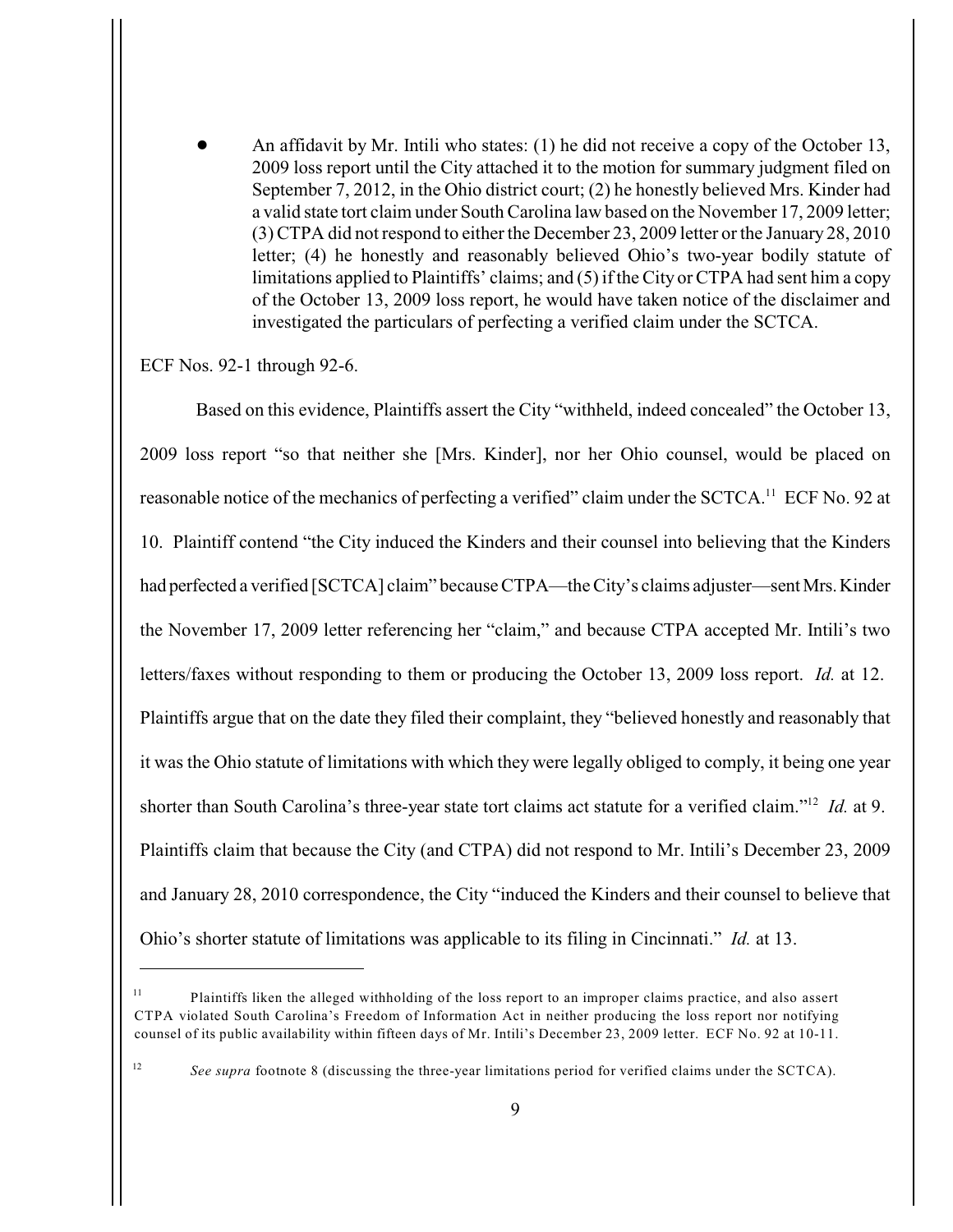Plaintiffs' evidence and arguments are unavailing. Regardless of what they or their Ohio counsel believed, the SCTCA—as a matter of law—provides their exclusive civil remedy against the City (which is a South Carolina governmental entity), and therefore the SCTCA's statute of limitations applies to their claims. *See* S.C. Code Ann. § 15-78-20(b) (2005) ("The remedy provided by this chapter is the *exclusive civil remedy* available for any tort committed by a governmental entity, its employees, or its agents . . . ." (emphasis added)). Plaintiffs have made no showing that they delayed filing suit or delayed service of process in reliance upon the City's conduct. In reality, Plaintiffs timely filed their summons and complaint within the SCTCA's two-year statute of limitations, and thus there is no genuine issue of material fact regarding their need to pursue the verified claim procedure that has a longer (three-year) limitations period.<sup>13</sup> Plaintiffs have presented no evidence of any conduct by the City that prevented them from serving the City within 120 days after they filed their summons and complaint. Plaintiffs have even admitted in a court document that their failure to timely serve the City "was an oversight by their counsel." ECF No. 4 at 1. The Court is not without sympathy for Plaintiffs, especially Mrs. Kinder, and their alleged injuries. However, Plaintiffs' failure to timely commence this

Regarding Plaintiffs' assertion that they believed they "had perfected a verified [SCTCA] claim," *see* ECF <sup>13</sup> No. 92 at 12, Plaintiffs have submitted no evidence to defeat summary judgment on this ground. The verified claim statute in the SCTCA contains very specific requirements, *see* S.C. Code Ann. § 15-78-80 (2005 & Supp. 2015), and South Carolina "courts have repeatedly held strict compliance with the verified claim statute is mandatory." *Joubert v. S.C. Dep't of Soc. Servs.*, 341 S.C. 176, 189, 534 S.E.2d 1, 8 (Ct. App. 2000). Mrs. Kinder's affidavit neither mentions the verified claim procedure nor explains how she strictly complied with it; most telling is the fact that Mrs. Kinder never gave an oath supporting any claim. *See Searcy v. S.C. Dep't of Educ., Transp. Div.*, 303 S.C. 544, 546- 48, 402 S.E.2d 486, 487-88 (Ct. App. 1991) (detailing the verified claim procedure; and affirming the trial court's grant of summary judgment because "[a]s the record reflects, neither Searcy's pupil accident claim nor her school bus accident report is supported by an oath," and "[w]ithout an oath, neither document can be considered as having been verified"); *id.* at 548, 402 S.E.2d at 488 ("The trial court, therefore, properly held the three-year statute of limitations inapplicable. Because she did not file a verified claim, Searcy had only two years from the date she discovered or should have discovered her loss to bring an action."). Additionally, despite Mr. Intili's statement that he would have "investigated the particulars of perfecting a verified South Carolina state tort claim" had the City sent him a copy of the loss report, *see* ECF No. 92-6 at 3, there is no reasonable inference that the City had an obligation to explain South Carolina law (much less the SCTCA's verified claim procedure) to him or Plaintiffs. From the beginning, Mr. Intili should have sought the expertise of a South Carolina attorney.